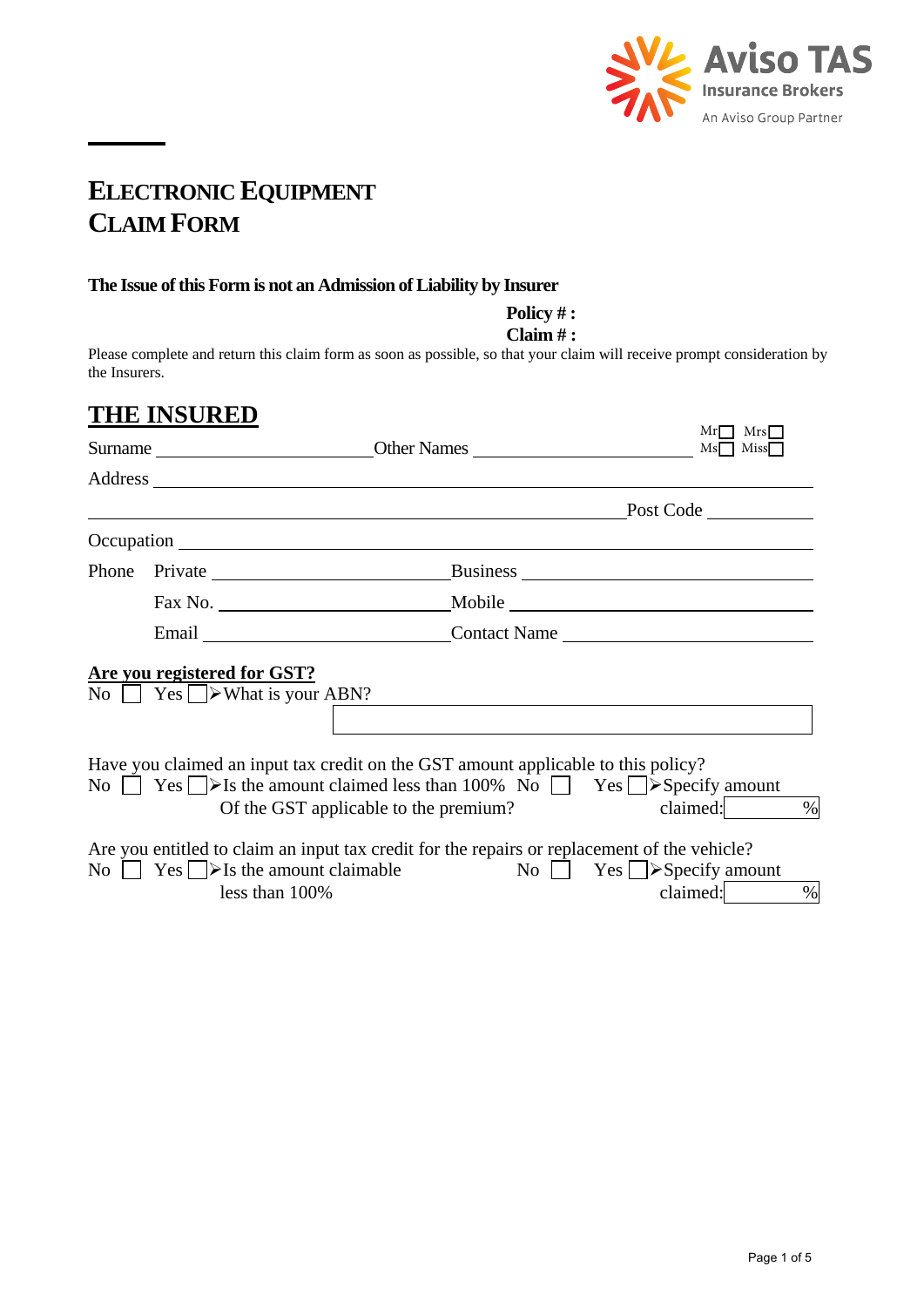#### **THE LOSS**

Date of Loss / /

Estimate the cost of damage  $\frac{\$}{\$}$ (Please attach Repairer's Report)

Was any software lost or damaged?  $N_0 \Box$  Yes  $\square$ 

If so, what was it?

What is the replacement cost \$

## **THE EQUIPMENT**

Location of damaged machine

Description of damaged machine (Pentium III 450, 64Mb ram, etc…)

Details of damaged machine (attach list if necessary):

| Make         |  |
|--------------|--|
| Type         |  |
| Model        |  |
| Serial No    |  |
| Year of Mfr: |  |

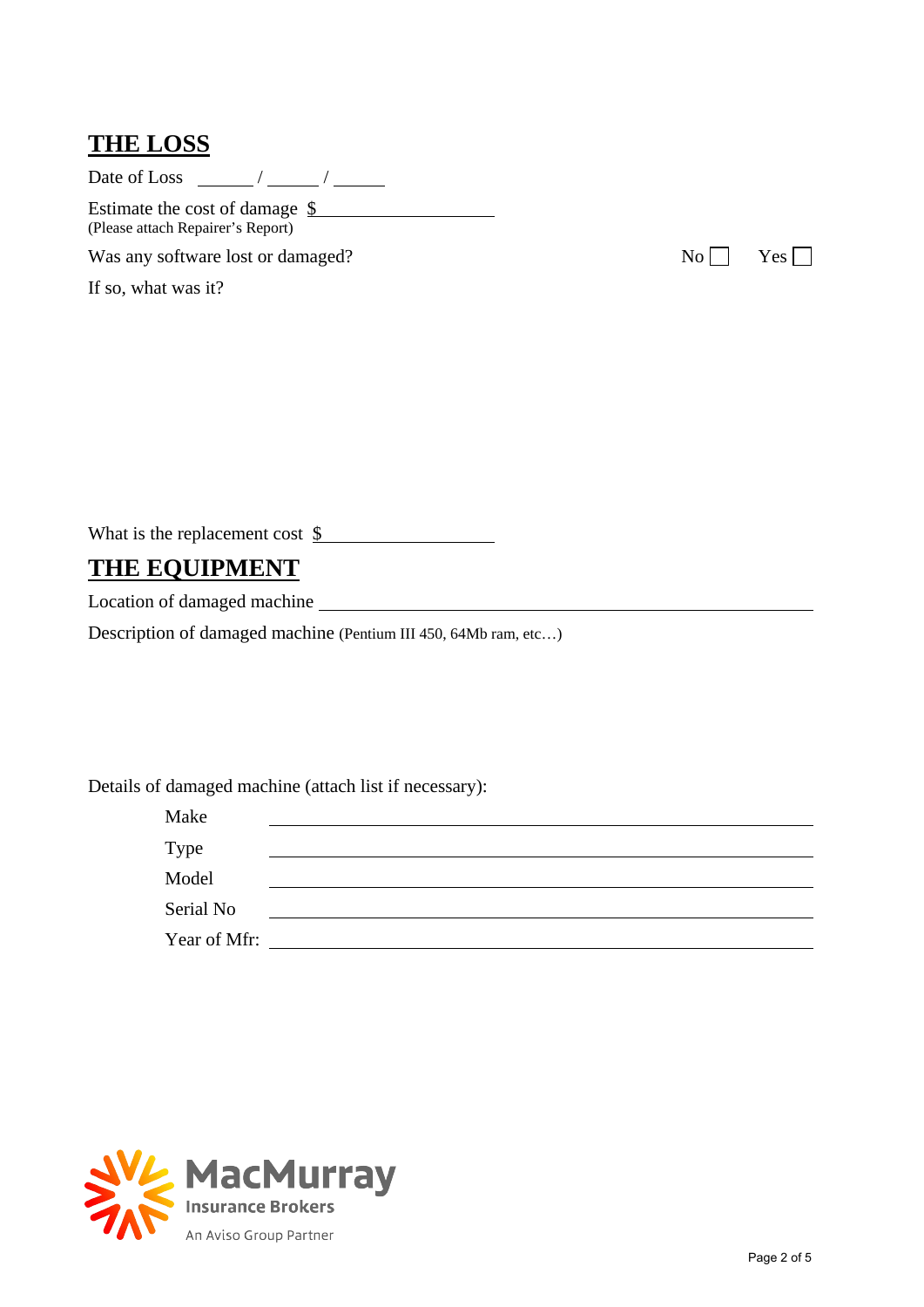### **REWRITING OF DATA**

(If insured by you) Was any data lost? No  $\Box$  Yes  $\Box$ What was the nature of the data?

What caused the data loss?

What is the reinstatement cost? \$ Did you keep backup disks / data? No  $\Box$  Yes  $\Box$ If so, are these useable? If "not", why not?

### **INCREASED COST OF WORKING ADDITIONAL EXPENSES**

(If insured by you) What time did the equipment fail?  $\frac{1}{2}$  am  $\frac{1}{2}$  pm  $\frac{1}{2}$ 

Which department(s) are affected by the stoppage?

What is your approx. daily turnover \$

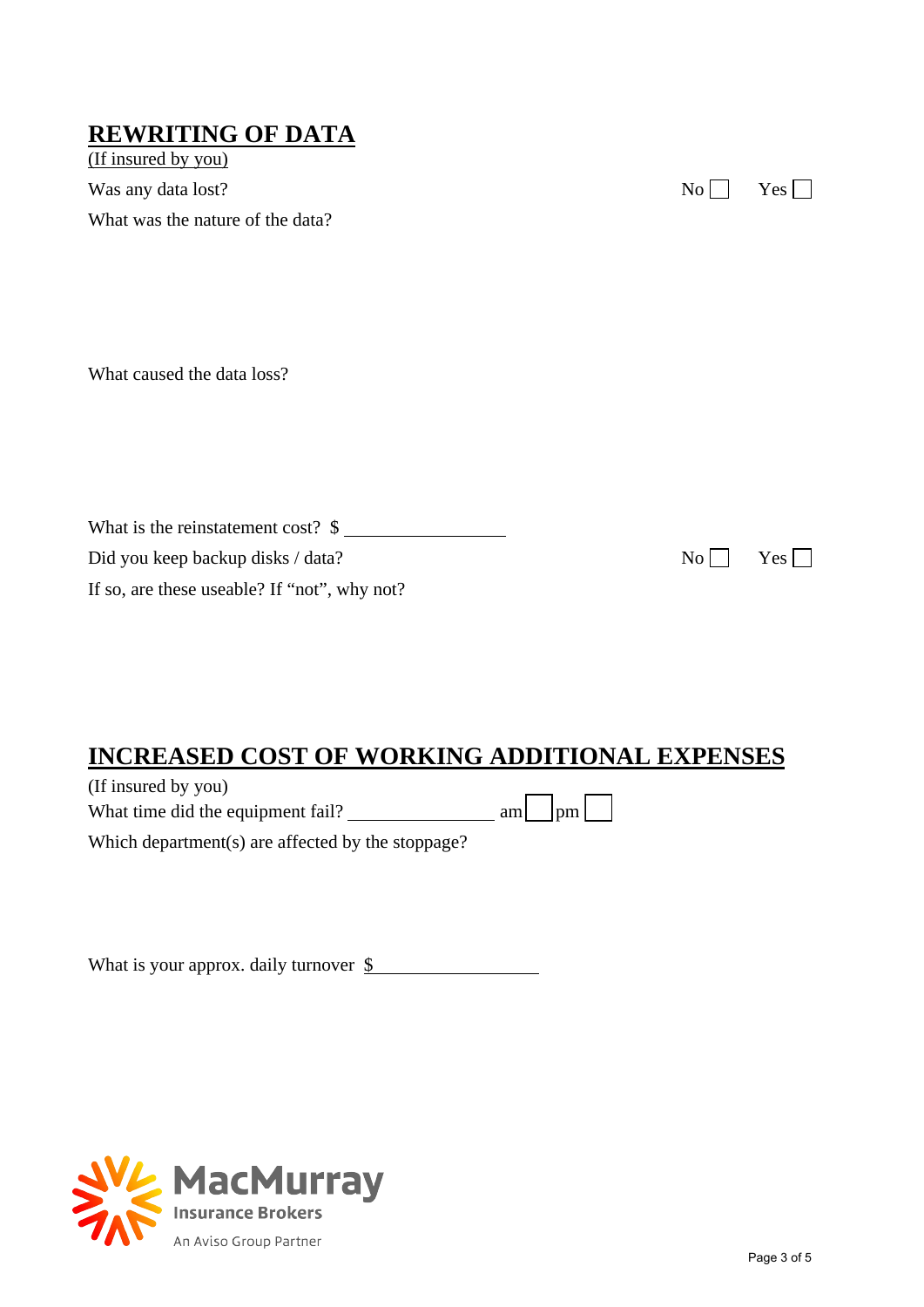If you are incurring increased costs of working:

- a) What are the daily costs of these \$
- b) What are you purchasing with the increased costs?

When do you anticipate the repairs / replacement to the damaged machine being claimed, to be completed by?  $\angle$  /  $\angle$  /

Who is your company accountant?

Telephone work Number ( )

**To avoid unnecessary delay in processing your claim, it is important that you attach documentation to support :** 

- **ownership of all property claimed, eg. Original invoices, owners manuals, photos, receipts, etc…**
- **the repair / replacement of your loss. Eg. Original invoices, receipts, etc… by trade suppliers / repairers – itemising the precise nature of their quotation or work under taken eg. Size, model, type, age, hours, cost of labour, parts, prices…**